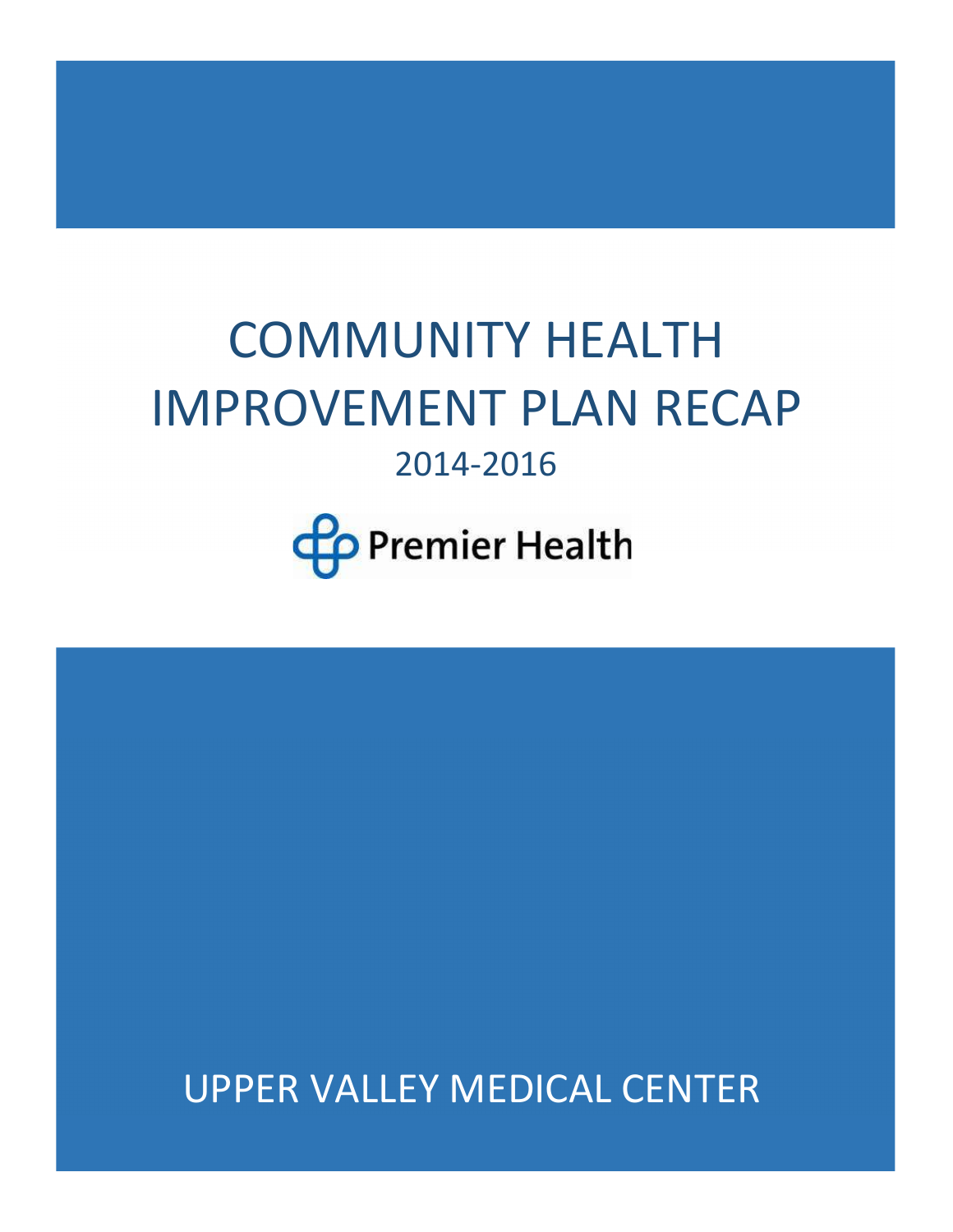# Upper Valley Medical Center and Premier Health: Committed to Improving Community Health

Upper Valley Medical Center (UVMC) is part of Premier Health, the largest health care system in Southwestern Ohio. UVMC is committed to improving the health of the communities it serves through a variety of prevention, health improvement and engagement programs. As part of its overall commitment to the community, Upper Valley Medical Center focuses on four areas of service:

- Investment in the community
- Prevention and wellness
- Commitment to the under-served
- Community engagement

Examples of Upper Valley Medical Center's community health improvement programs include:

# Project SEARCH

Project SEARCH provides work experience and education for individuals with significant disabilities. It is administered on-site by Upper Valley Career Center. Participants are trained in a variety of jobs throughout the hospital, working in each area for 12 weeks at a time for the duration of the school year.

Grants to Community-Based Organizations – UVMC Hospital Board Community Benefits Fund The UVMC Community Benefits Fund has awarded grants annually since 2012 to key local programs that help service the health needs of the community.

| Awards 2014 through 2016                  | <b>Description</b>                                                                                                                                                                                                                                                                                                                                                                                                                                                                                                                                                                                      |
|-------------------------------------------|---------------------------------------------------------------------------------------------------------------------------------------------------------------------------------------------------------------------------------------------------------------------------------------------------------------------------------------------------------------------------------------------------------------------------------------------------------------------------------------------------------------------------------------------------------------------------------------------------------|
| <b>Health Partners of Miami</b><br>County | Miami County's Free Clinic; has received support annually since 2012.                                                                                                                                                                                                                                                                                                                                                                                                                                                                                                                                   |
| Miami County Dental Clinic                | The only dental service in Miami County to serve those living at or below the<br>poverty line and those that are usually characterized as the "working poor;" has<br>received support annually since 2012.                                                                                                                                                                                                                                                                                                                                                                                              |
| <b>Miami County Recovery</b><br>Council   | The agency has received support to cover the costs of providing a Community<br>Care Liaison for the UVMC emergency department (ED) patients with behavioral<br>health diagnoses. The goal is to connect those patients with services in the<br>community, thereby reducing the likelihood that they will return to the ED within<br>30 days. The agency has received funding since 2013.                                                                                                                                                                                                                |
| Samaritan Behavioral Health<br>(SBHI)     | SBHI has received funding to establish a presence in Miami County at the<br>Outpatient Care Center - North for adult and child counseling and psychiatric<br>services. This program has been a huge success. Initial funding was to help get<br>the program started with the thought that once volume reached a certain level,<br>the program would be self-supporting. This program actually ramped up much<br>faster than anticipated; SBHI needed less funding over the three-year period<br>from 2014 through 2016 than was originally budgeted - SUCCESS. SBHI has<br>received funding since 2013. |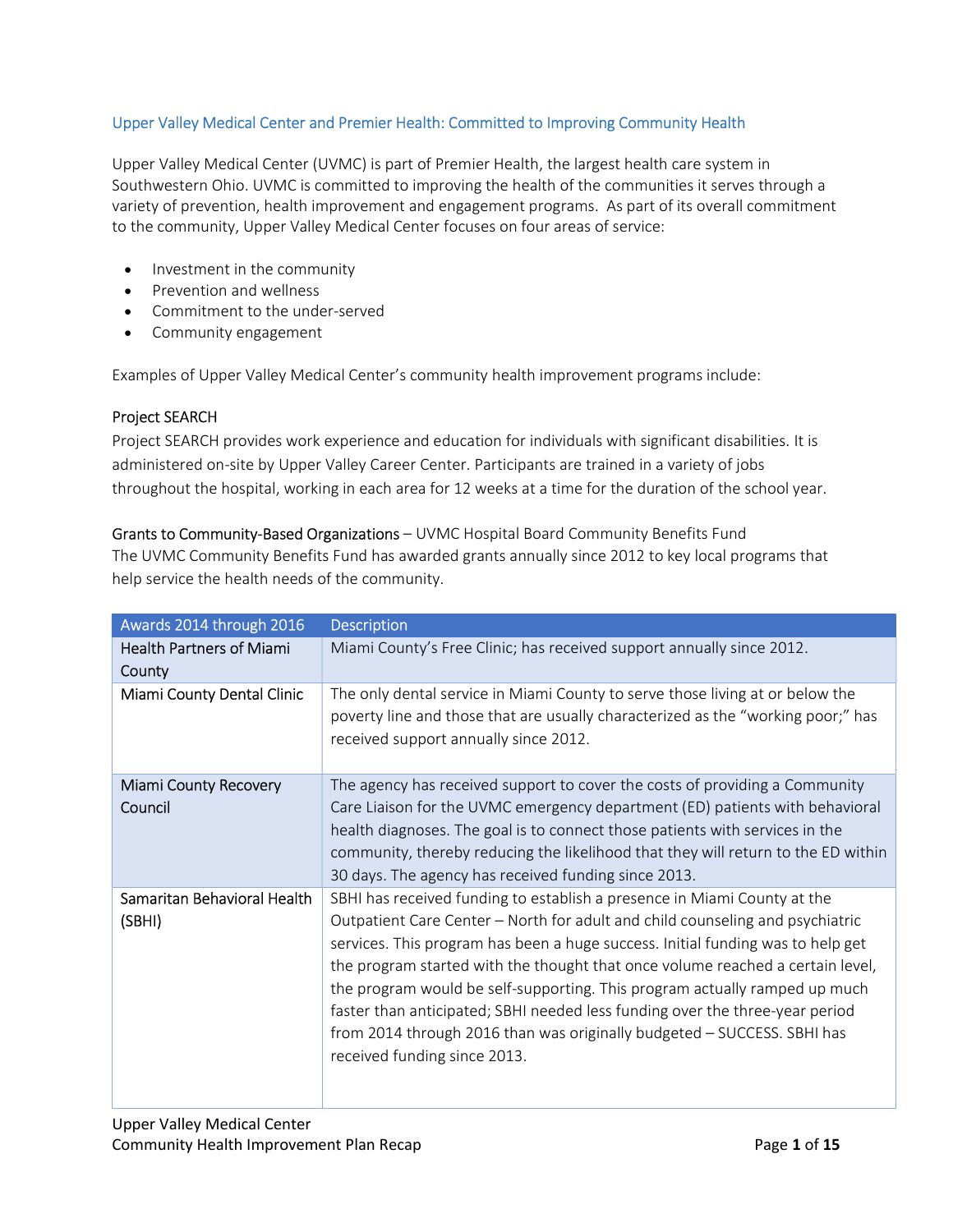| Hospice of Miami County | Hospice of Miami County received funding for electronic medical record        |  |
|-------------------------|-------------------------------------------------------------------------------|--|
|                         | software and hardware, plus additional needed equipment. Hospice of Miami     |  |
|                         | County is the only non-profit hospice that serves the Miami County community. |  |
|                         | Has received funding annually since 2012                                      |  |

| <b>UVMC Foundation Funded</b>                | <b>Description</b>                                                                                                                                                                                                                                                                                                                                                                                                                                                                                          |
|----------------------------------------------|-------------------------------------------------------------------------------------------------------------------------------------------------------------------------------------------------------------------------------------------------------------------------------------------------------------------------------------------------------------------------------------------------------------------------------------------------------------------------------------------------------------|
| Rachel's Challenge                           | Uses student empowering strategies born from the tragedy of the Columbine<br>High School shootings. The program is a series of projects and training designed<br>to combat bullying and address feelings of isolation through the use of kindness<br>and compassion in everyday dealings.                                                                                                                                                                                                                   |
|                                              | The UVMC Foundation began this five-year community health outreach<br>project in the fall of 2014. This initiative was in response to a Health<br>Needs Assessment in 2013 conducted by the Miami County Combined<br>Health District.                                                                                                                                                                                                                                                                       |
|                                              | UVMC Foundation provides significant funding for this project and also<br>$\bullet$<br>receives additional funding from several other benefactors to make this<br>project a reality.                                                                                                                                                                                                                                                                                                                        |
|                                              | The programming for grades K-12 is offered to all nine public school<br>districts and three faith-based schools in Miami County - well over<br>13,500 students, their teachers and administrators.                                                                                                                                                                                                                                                                                                          |
| <b>McGraw Cancer Awareness</b><br>Symposiums | UVMC Foundation has offered an annual cancer awareness symposium free of<br>charge to the community for 16 years. 11 years ago, the symposium became the<br>Bill and Ruth McGraw Cancer Awareness Symposium with the generous annual<br>support of the McGraw Family Fund at the Troy Foundation.                                                                                                                                                                                                           |
|                                              | Speakers from 2014 through 2016 have included:                                                                                                                                                                                                                                                                                                                                                                                                                                                              |
|                                              | 2014 - Dr. Tarek Sabagh and Dr. Shannon Kauffman of Premier Health.<br>٠<br>They spoke about new techniques for treatment of inoperable or hard to<br>reach tumors.                                                                                                                                                                                                                                                                                                                                         |
|                                              | 2015 - Dr. Robert Lustig - Author of Fat Chance: Beating the Odds<br>Against Sugar, Processed Food, Obesity and Disease. Dr. Lustig is an<br>internationally recognized pediatric neuro-endocrinologist from the<br>University of California, San Francisco, where he is a professor of<br>medicine and is in charge of the Obesity Program at the Benioff<br>Children's Hospital, affiliated with UCSF Medical Center and Medical<br>School. Dr. Lustig is recognized as an authority on the metabolism of |
|                                              | fructose and its significance to the obesity epidemic. It took over 18<br>months of work to secure Dr. Lustig as a speaker, and was well worth<br>the effort.                                                                                                                                                                                                                                                                                                                                               |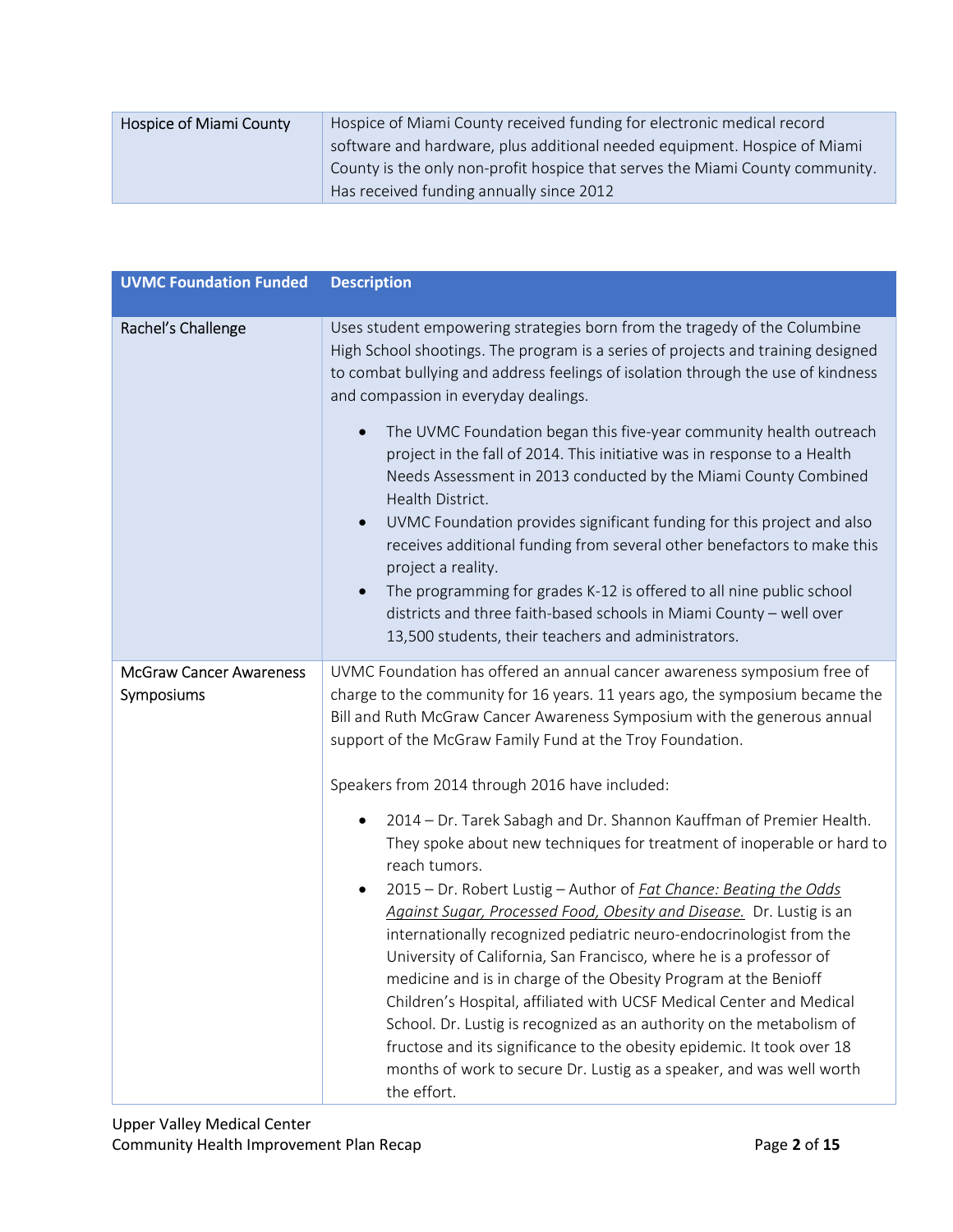|                                             | 2016 – Connor O'Leary – winner of the Amazing Race All-Stars,<br>$\bullet$<br>professional cyclist and survivor of testicular cancer.                       |
|---------------------------------------------|-------------------------------------------------------------------------------------------------------------------------------------------------------------|
| <b>HealthWise Outdoor Fitness</b><br>Center | To promote exercise and activity in Miami County, Upper Valley Medical Center<br>partnered with the American Cancer Society and Edison Community College to |
|                                             | host a HealthWise Outdoor Fitness Center on the Edison campus in Piqua, Ohio.<br>The unique exercise fitness facility is free and open to the public.       |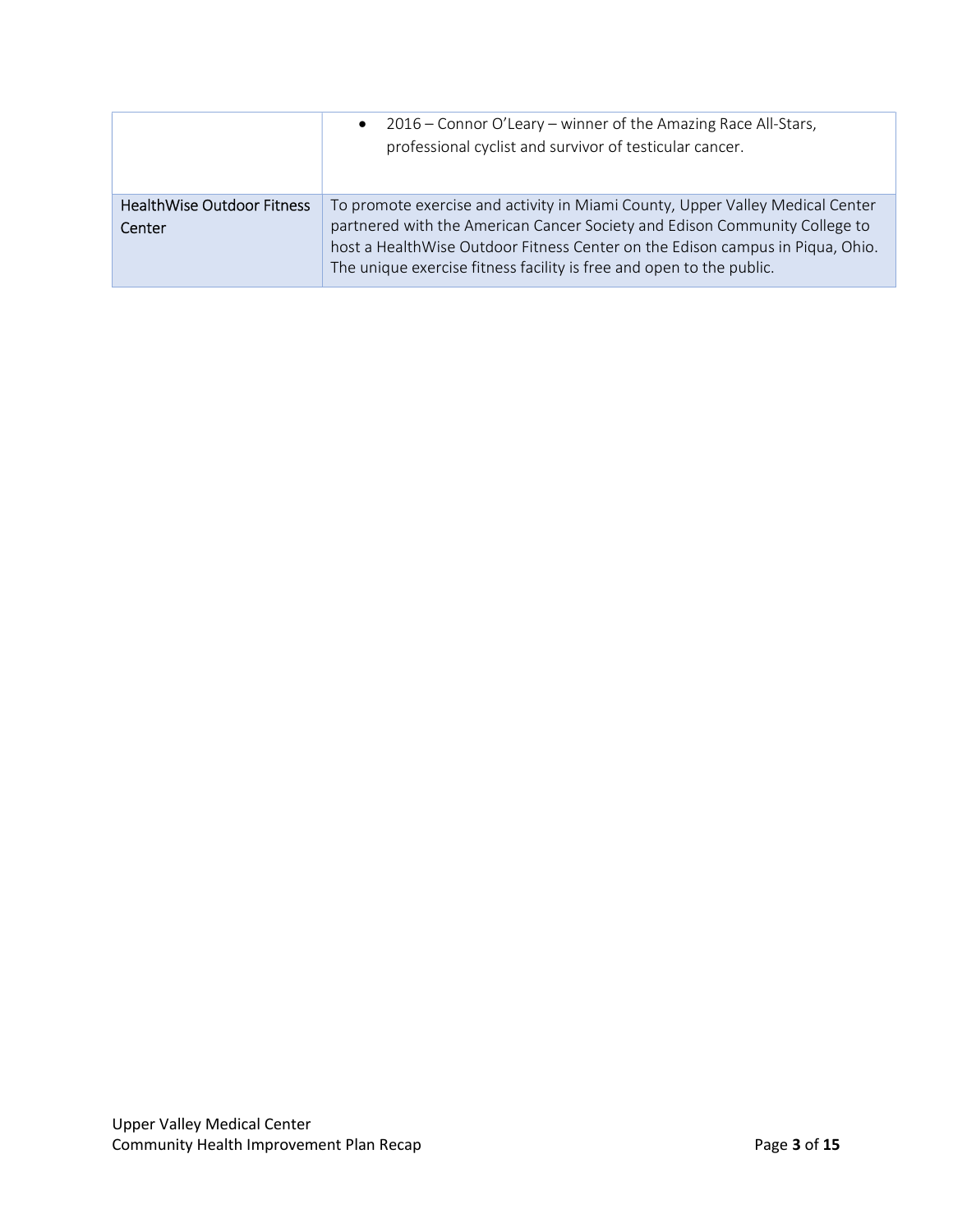# Identified Priorities

In the Community Health Needs Assessment, researchers identified priority areas for community health improvement using a variety of criteria. The priorities that are included and excluded in the plan are outlined here. Priorities that are included in the plan are not listed in order of importance. Below are the initiatives and programs instituted in 2014 – 2016 to address health priorities.

# Priorities Addressed through Collaboration

All identified priorities are important elements of improving the health of our community. In some instances, priorities are already being targeted by collaborative groups of which Upper Valley Medical Center is a part. Additional strategies will not be developed independent of these efforts. Because of the importance of these community-wide efforts, the following identified priorities are not included in the Community Health Improvement Plan.

## Maternal and Infant Priorities

- 1. First trimester prenatal care
- 2. Teen pregnancy
- 3. Low birth weight
- 4. Tobacco use in pregnant women

## Primary and Chronic Diseases

1. Department alcohol and drug discharge diagnoses

| <b>Health Priority</b>        | Update                                                                                                                                                                                                                                                                                                                                                                                                                                                                                                                                                 |
|-------------------------------|--------------------------------------------------------------------------------------------------------------------------------------------------------------------------------------------------------------------------------------------------------------------------------------------------------------------------------------------------------------------------------------------------------------------------------------------------------------------------------------------------------------------------------------------------------|
| First trimester prenatal care | The percentage of mothers not receiving first trimester prenatal care in Miami<br>County has declined considerably from 2013 to 2016*, from 40.2% to 20.8%.<br>(Based on data received from Ohio Department of Health birth certificate data<br>collection for January 1, 2014 to July 28, 2016.)<br>*2015 and 2016 data are preliminary figures.                                                                                                                                                                                                      |
| Teen pregnancy                | The birth rate for teenagers age $15 - 19$ declined in Ohio to 25.1% for 2014.<br>(National Vital Statistics Reports, December 23, 2015).<br>Miami County's birth rate for teenagers age 14 - 19 is at 7.0%. (Based on data<br>received from Ohio Department of Health birth certificate data collection for<br>January 1, 2014 to July 28, 2016*).<br>Miami County's birth rate for teenagers age 14 - 19 for 2014 was 7.2%. (Based<br>on Ohio Department of Health birth certificate data for 2014.)<br>*2015 and 2016 data are preliminary figures. |
| Low birth weight              | The low birth weight rate for Miami County is 5.8%. (Based on data received<br>from Ohio Department of Health birth certificate data collection for January 1,<br>2014 to July 28, 2016*).                                                                                                                                                                                                                                                                                                                                                             |

# Maternal and Infant Priorities Update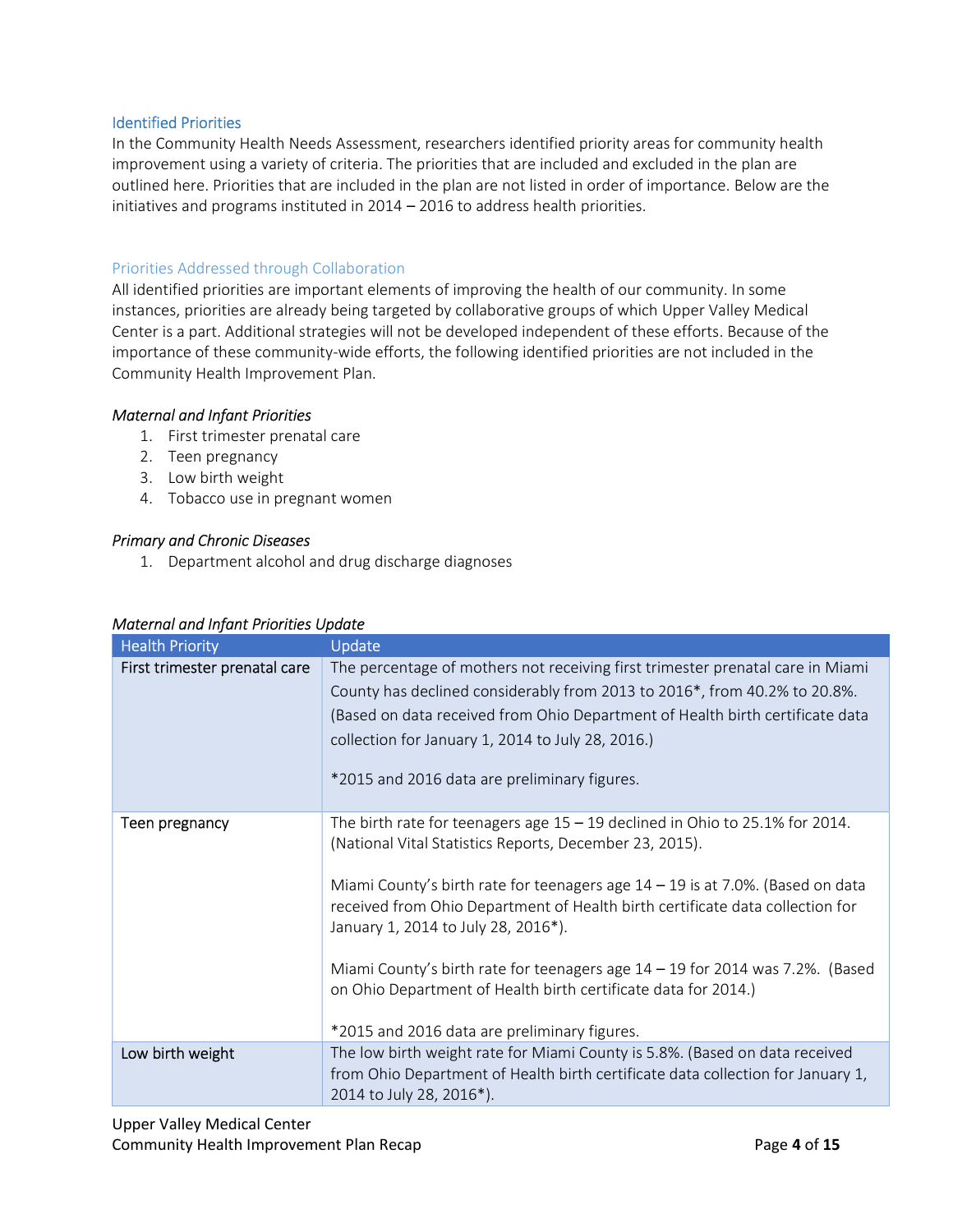|                                  | Miami County's low birth weight rate for 2014 was 5.5% and for 2015* was<br>6.3%. This shows an increase of 0.8% since the previous year.                                                                                                                                                                                                                                                                                                                                                                                                                                                                                                                                                                          |
|----------------------------------|--------------------------------------------------------------------------------------------------------------------------------------------------------------------------------------------------------------------------------------------------------------------------------------------------------------------------------------------------------------------------------------------------------------------------------------------------------------------------------------------------------------------------------------------------------------------------------------------------------------------------------------------------------------------------------------------------------------------|
|                                  | Ohio's rate for low birth weight in 2014 is 8.5% showing it is essentially<br>unchanged from 2013.                                                                                                                                                                                                                                                                                                                                                                                                                                                                                                                                                                                                                 |
|                                  | UVMC held a Baby Fair in April of 2015* and 2016*. The event was a<br>collaboration with the Miami County Health Department, Edison<br>Community College and other community entities. In 2015 we saw 150<br>participants, in 2016 we saw 85 participants. The event's main focus<br>was primarily on education about safe pregnancy, childbirth and infant<br>care. It provided an opportunity for participants to meet and talk with<br>physicians, nurses and childbirth educators to gain valuable information<br>on infant and child safety, and to browse through community vendor<br>booths featuring products and services related to baby and child care.<br>*2015 and 2016 data are preliminary figures. |
| Tobacco use in pregnant<br>women | The percentage of mothers in Miami County who smoked while pregnant has<br>decreased from 22.5% in 2010 to 18.2% in 2016*. (Based on data received<br>from Ohio Department of Health birth certificate data collection for January 1,<br>2014 to July 28, 2016.)                                                                                                                                                                                                                                                                                                                                                                                                                                                   |
|                                  | Upper Valley Medical Center encourages smoking cessation. If mothers are not<br>breastfeeding, a nicotine patch is offered. Smoking cessation information is<br>available in Epic to be included in the after visit summary given to patients on<br>discharge. The percentage of women who smoke during pregnancy has<br>decreased in Miami County, but only by 4.3% since 2010. Smoking is still a<br>concern, and UVMC continues to research the issue to identify potential<br>resources.                                                                                                                                                                                                                       |
|                                  | UVMC has seen an increase in the number of pregnant women who use<br>marijuana. In 2014, 8.9% of pregnant women who delivered at UVMC used<br>marijuana, which increased significantly in 2015 to 10.5%. This data is not<br>captured on the birth certificate so there is no comparison with any state data.<br>The issue with marijuana is that the long-term effects it may have on newborns<br>are unknown.                                                                                                                                                                                                                                                                                                    |
|                                  | *2015 and 2016 data are preliminary figures.                                                                                                                                                                                                                                                                                                                                                                                                                                                                                                                                                                                                                                                                       |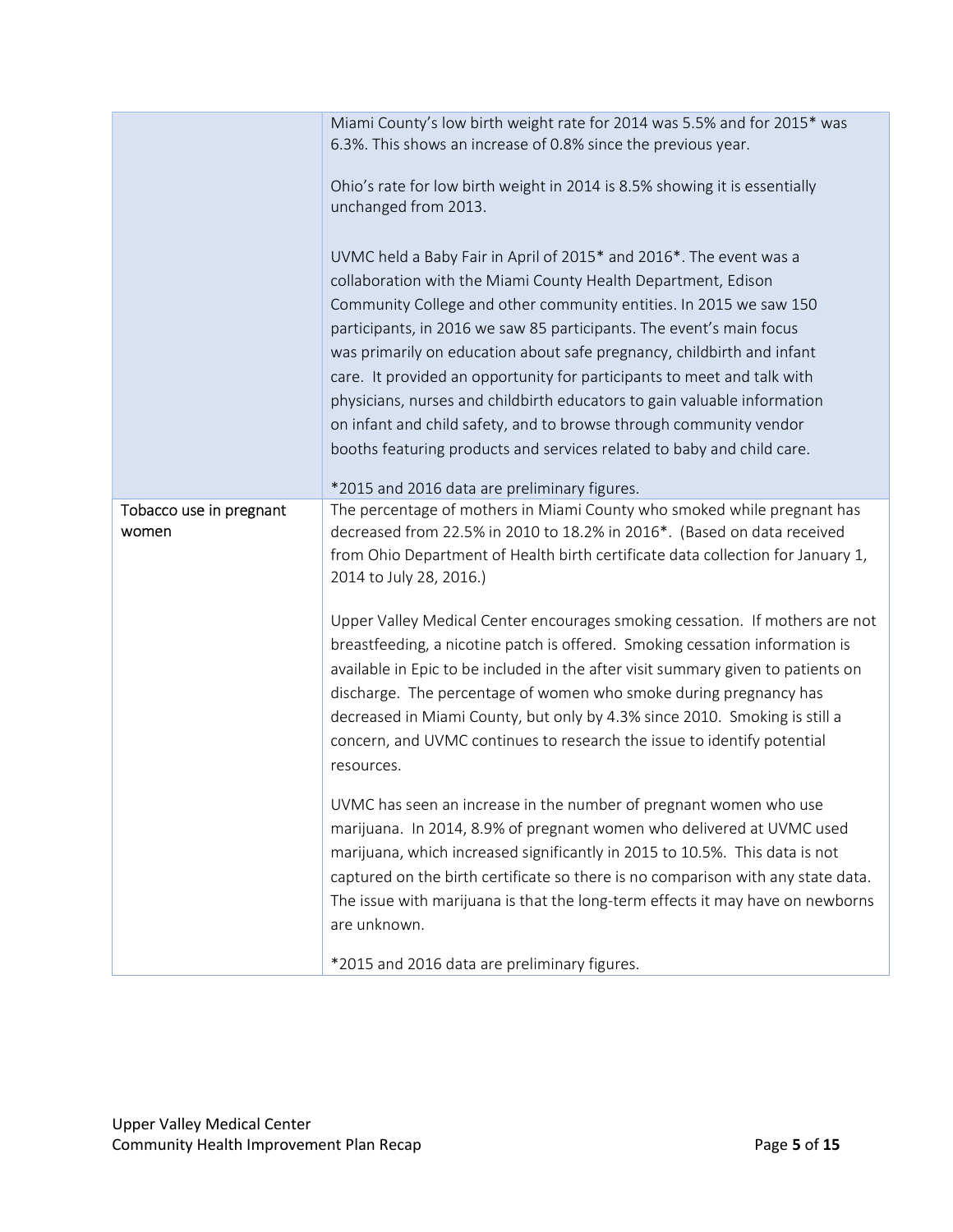# Additional Efforts to Address Maternal and Infant Priorities

Upper Valley Medical Center is involved in several state-wide initiatives addressing these issues. As part of these collaborations, UVMC will share the goals and objectives that are developed for program implementation and measurement.

Ohio Perinatal Quality Collaborative. Upper Valley Medical Center is a non-charter member of this organization as a maternity hospital. The mission of the collaborative is, "Through collaborative use of improvement science methods, reduce preterm births and improve outcomes of pre-term newborns in Ohio as quickly as possible."

Projects of the collaborative include:

- 39 Weeks Delivery Charter Project works to reduce elective, unnecessary scheduled births before 39 weeks gestational age. (Reduce infant mortality and low birth weight)
- 39 Weeks Dissemination and Birth Registry Accuracy Project addresses inaccuracies in birth certificate data within the Quality Improvement framework.
- Obstetrics Antenatal Corticosteroids Project focuses on increasing the use of antenatal corticosteroids to reduce mortality and morbidity among preterm infants. (Reduce infant mortality)
- Progesterone Project intends to help raise awareness about the need for screening and intervention for progesterone; provide support to teams to implement screening, identification and treatment; develop the capacity and capability of skilled ultrasound technicians; and remove administrative barriers to the administration of progesterone. (Reduce infant mortality and low birth weight)

Ohio Hospital Association (OHA). OHA has developed a plan to reduce infant mortality (which also addresses low infant birth weight and first trimester care) in Ohio, which includes:

- Safe sleep (infant mortality)
- Eliminating elective deliveries before 39 weeks (infant mortality)
- Progesterone for high-risk mothers (infant mortality)
- Eliminating health disparities
- Safe spacing (infant mortality and low birth weight)
- Access to prenatal care (First trimester care, infant mortality and low birth weight)
- Promoting breast milk
- Addressing an increase in first trimester care, improving low birth weight and decreasing infant mortality

Upper Valley Medical Center is concerned about the data showing the use of tobacco among pregnant women, and is further researching the issue to identify potential resources.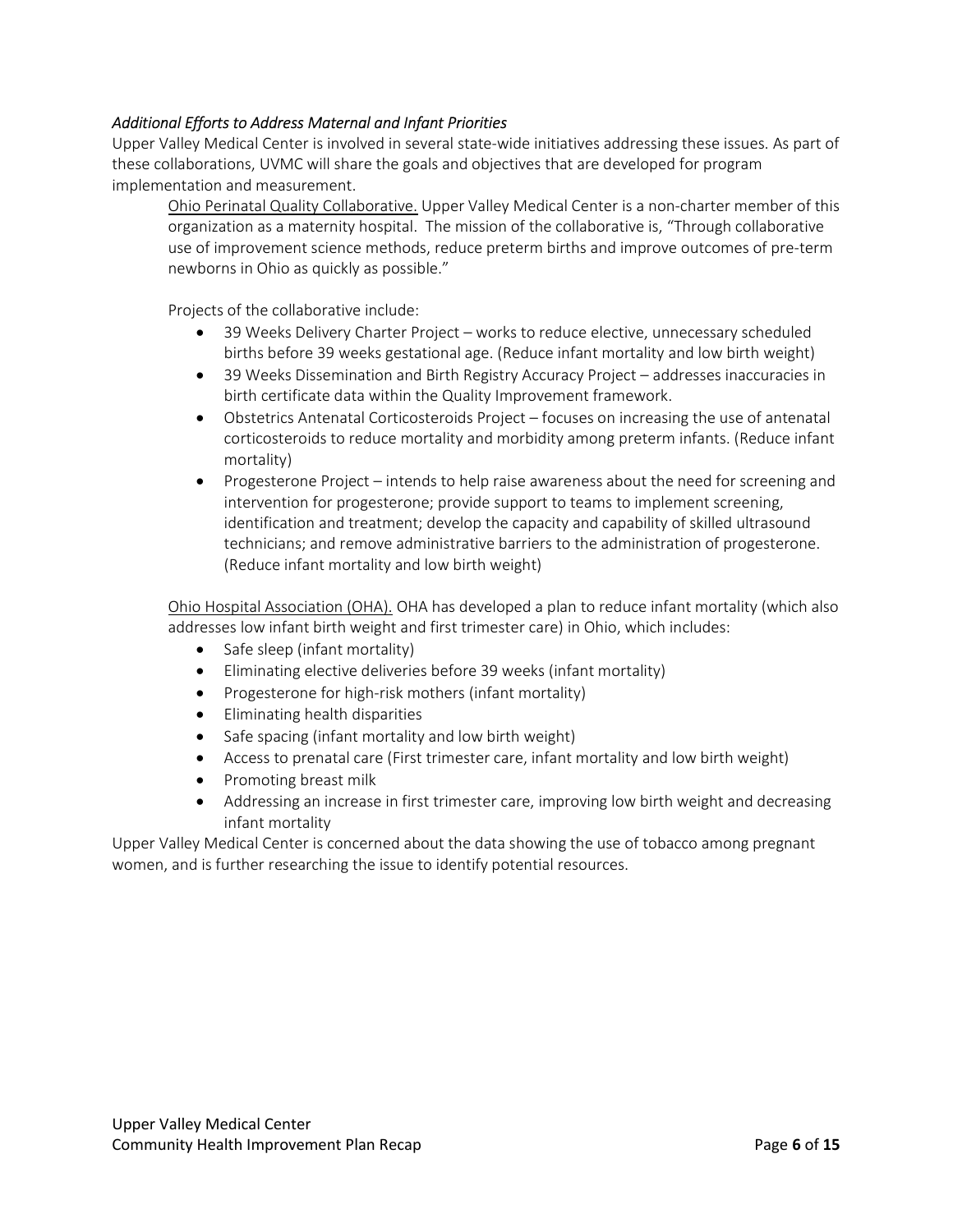# Primary and Chronic Diseases Update

| <b>Health Priority</b>   | Update                                                                         |
|--------------------------|--------------------------------------------------------------------------------|
| Department alcohol and   | The percentage of mothers not receiving first trimester prenatal care in Miami |
| drug discharge diagnoses | County has declined considerably since 2013 from 40.2% to 20.8%. (Based on     |
|                          | data received from Ohio Department of Health birth certificate data collection |
|                          | for January 1, 2014 to July 28, 2016*).                                        |
|                          | *2015 and 2016 data are preliminary figures.                                   |
|                          | Operation Street Smart Drug Education Program (OSSDEP) was held in May         |
|                          | 2015, hosted by the UVMC Education Department and sponsored by the UVMC        |
|                          | Foundation. The program was presented by the Franklin County Sheriff's Office. |
|                          | There were 100 attendees present at OSSDEP. The purpose of the program was     |
|                          | to provide current information on drug trends, terminology, paraphernalia,     |
|                          | concealment techniques and psychological effects for those who work closely    |
|                          | with today's youth on a regular basis.                                         |
|                          |                                                                                |

# Additional Efforts in Addressing Primary and Chronic Diseases

.

.

The Tri-County Board of Recovery and Mental Health Services serving Darke, Miami and Shelby counties coordinates alcohol and substance abuse services in Miami County. According to its 2014 – 2016 strategic plan, it intends to expand funding for programs that treat addictions; develop and implement a community behavioral health prevention plan; and establish a new behavioral health "one stop shop" model program in Miami County.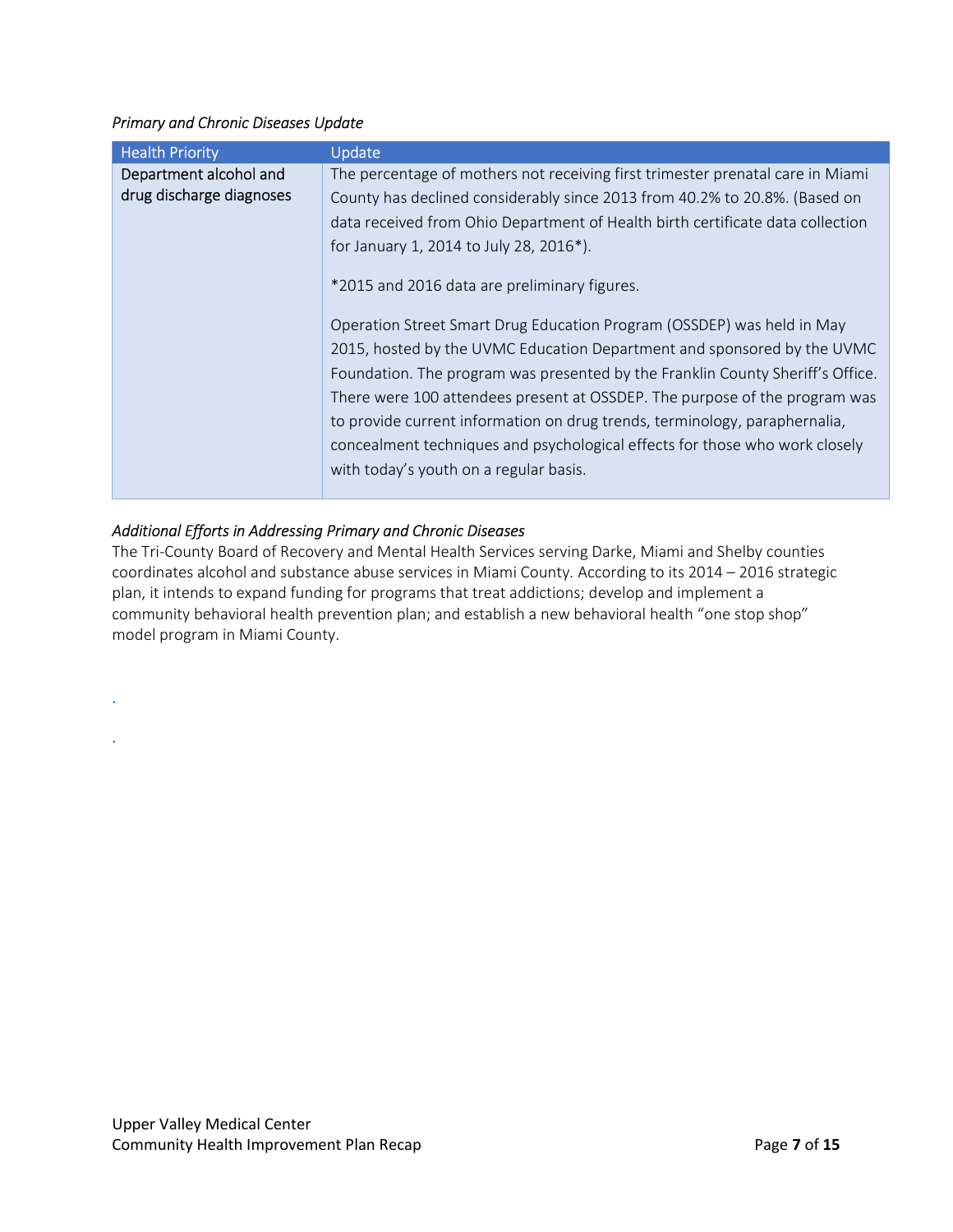# Priorities Included in the Plan

Through the Community Health Needs Assessment, the identified priorities with an improvement plan Upper Valley Medical Center are:

#### Primary and Chronic Diseases

- 1. Hypertension from 2004 to 2012, the rate of hospital inpatient hypertension discharge diagnoses increased from 96 to 130 per 1,000 adults.
- 2. Melanoma of the skin the cancer rate has increased from 35.4 to 88.0 per 100,000 from 2000 to 2011.

## Key Health Priorities by Objective

# Priority Area 1: Reduce the incidence of and complications from adult hypertension.

Blood pressure is how hard blood pushes against the walls of our arteries when our heart pumps blood. When someone has high blood pressure, which is also called hypertension, the increased pressure against

the arteries causes damage. Hypertension is called the silent killer because usually those who have it do not feel anything. High blood pressure increases risk for heart disease, stroke, heart failure, kidney disease and blindness.

| The percentage of adults who have been told by a primary<br>care provider that they have high blood pressure |       |  |
|--------------------------------------------------------------------------------------------------------------|-------|--|
|                                                                                                              |       |  |
| Ohio                                                                                                         | 31.7% |  |
| Miami County                                                                                                 | 38.3% |  |

In many cases, hypertension can be prevented by maintaining a healthy weight, being active, eating healthy, not using tobacco and limiting alcohol. Most people who are diagnosed with high blood pressure can control it. Those who have high blood pressure should take the same steps that may prevent high blood pressure. If medication is needed, it is imperative to take it every day.

From 2004 to 2012, the rate of hospital inpatient hypertension discharge diagnoses increased from 96 to 130 per 1000 adults.

Because of the significant health threat posed by hypertension, a community-focused, population health improvement strategy would benefit the entire community.

# Priority Area 1: Reduce the proportion of adults with hypertension.

# Objective 1.1: Increase the proportion of adults with hypertension whose blood pressure is under control.

Evidence-based Strategies: Coordinate a hypertension education health communications campaign that will include free, community-based screenings and free online education.

#### Update:

UVMC Heart Month Health Fair is a free community event held each February from 2014 to 2016\*. There has been a consistent number of participants (125) each year. The event offered free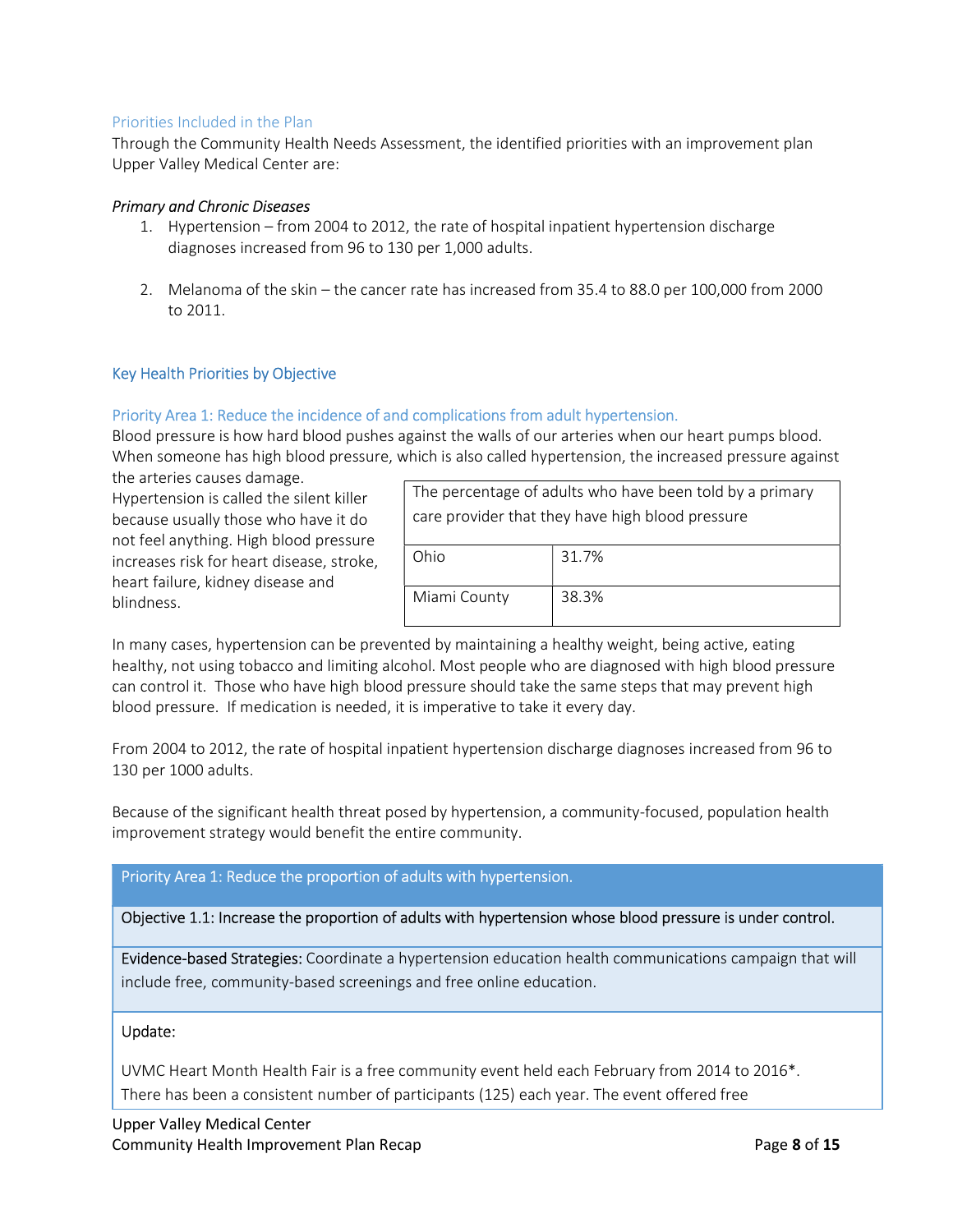cholesterol, blood sugar and blood pressure screenings. The booths were run by clinicians and cardiology professionals who provided cardiac health counseling, nutritional counseling, additional health testing and other helpful health education.

The UVMC Stroke Risk Screening is a free community event held in May 2015\* and 2016\*. During the events, 65 people participated [each year] in total cholesterol screenings, HDL (good cholesterol) screenings, blood sugar screenings, and blood pressure screenings. The participants also received individual, specialized care by a health care professional who listened to the blood vessels in the neck, performed a stroke risk assessment and counseled those found to be at risk based on information obtained from their screenings and risk assessments.

From 2014 to 2016, throughout various locations in Miami County (YWCA and YMCA – Piqua, Edison Community College, Miami East Junior High School, Fort Piqua Plaza Banquet Center, Fletcher United Methodist Church and Eagles Event Hall), stroke screenings were given to an additional 345 participants. The screenings offered testing for blood sugar, cholesterol, HDL, and blood pressure.

\*2015-2016 data are preliminary figures.

Evidence-based Strategies: Promote lectures about high blood pressure prevention and control at area worksites, congregations, senior centers and other community-based venues.

Update: UVMC Heart Month Health Fair was held each February from 2014 to 2016\*. There was a consistent number of participants (125) each year the event was held. The event offered free cholesterol, blood sugar and blood pressure screenings; the booths were run by clinicians and cardiology professionals who provided cardiac health counseling, nutritional counseling, additional health testing and other helpful health education.

Lecture presentations about high blood pressure prevention and control were held at Edison Community College several times throughout the year.

Evidence-based Strategies: Provide an educational brochure targeted to those individuals who have high blood pressure, explaining the importance of medication adherence and a healthy lifestyle. Make collateral available through system websites, Facebook pages, employer and community events and other outlets to be identified. Include details on how to get more information by telephone and/or online.

Update: Premier Health has several marketing pieces that include information about high blood pressure, the management of high blood pressure and resources to assist in its management. The system also has information available online. Premier Health makes blood pressure experts available to discuss screening, prevention, treatment and management, in both public forums and the media.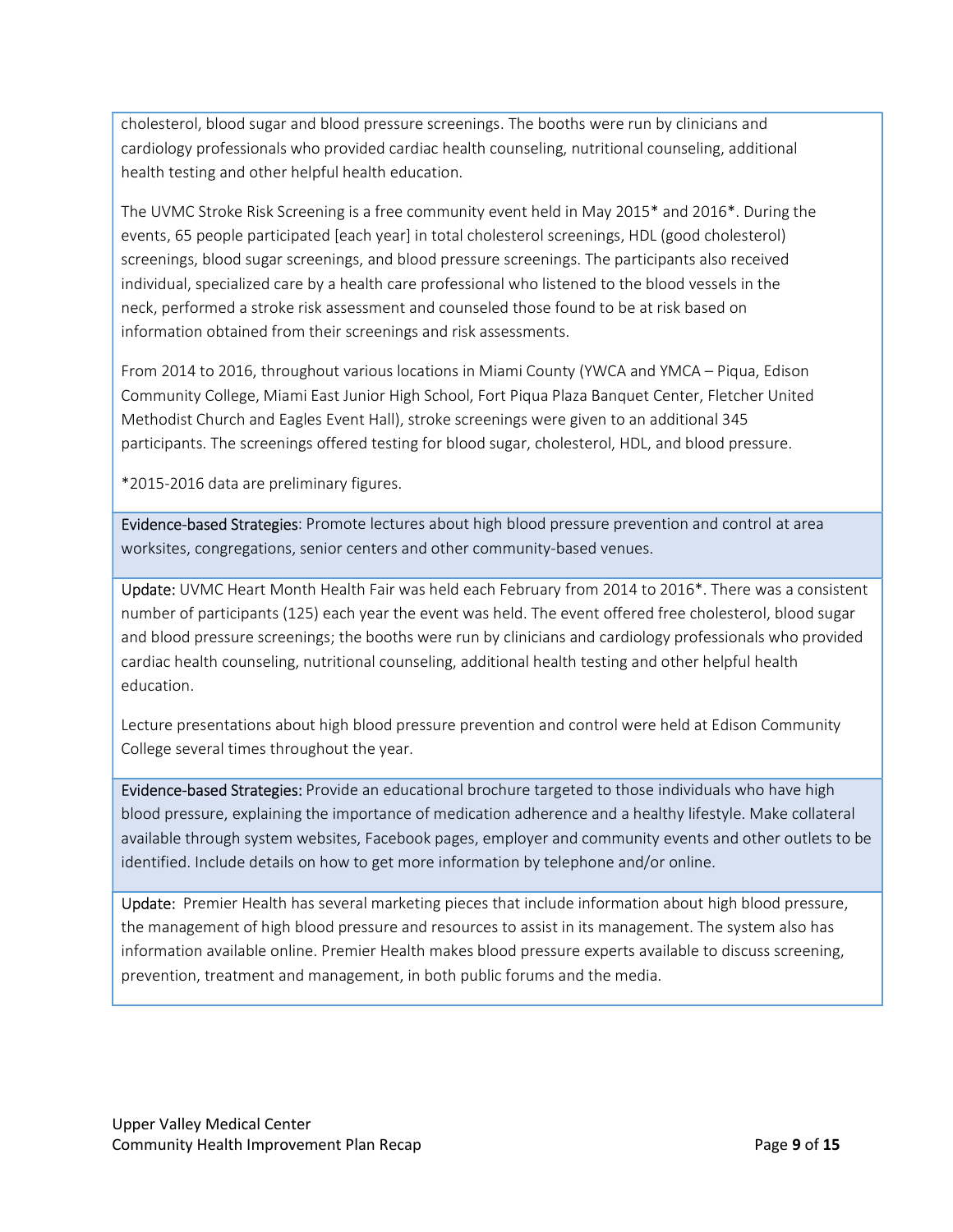Outcome Indicators

Short and Intermediate Term: To include information at least once a year in existing hospital communications vehicles that highlights hypertension and how it can be prevented/treated successfully.

Update: Through various marketing materials (internal and external), UVMC disseminated educational information on health topics that corresponded with various health month initiatives, such as:

- February: Heart Month (Hypertension, Blood Pressure)
- May: Stroke Month
- October: Breast Cancer Awareness Month
- November: American Diabetes Month
- $\bullet$  Ftc...

Long Term: Increase the proportion of adults with hypertension whose blood pressure is under control.

Update: Efforts are ongoing to increase the proportion of adults with hypertension whose blood pressure is under control. This will continue to be our long term goal.

#### Priority Area 1: Reduce the proportion of adults with hypertension.

Objective 1.2: Increase the proportion of adults who have had their blood pressure measured within the preceding two years and can state whether their blood pressure was normal or high.

Evidence-based Strategies: Upper Valley Medical Center will conduct blood pressure screenings on at least 250 individuals per year at area worksites, congregations, senior centers and other communitybased venues.

Update: In 2014, the total number of people given blood pressure screenings at community-based venues was 1,584. The total number of people given blood sugar screenings at community-based venues in 2014 was 424. Goal exceeded.

In 2015\*, the total number of people given blood pressure screenings at community-based venues was 1,639, which is a 55-person increase over the previous year. The total number of people given blood sugar screenings at community-based venues in 2015\* was 355; which is a 69-person decrease since the previous year. Goal exceeded.

In 2016\*(June YTD), the total number of people given blood pressure screenings at community-based venues was 615, which is a 1,024 person decrease since the previous year. The total number of people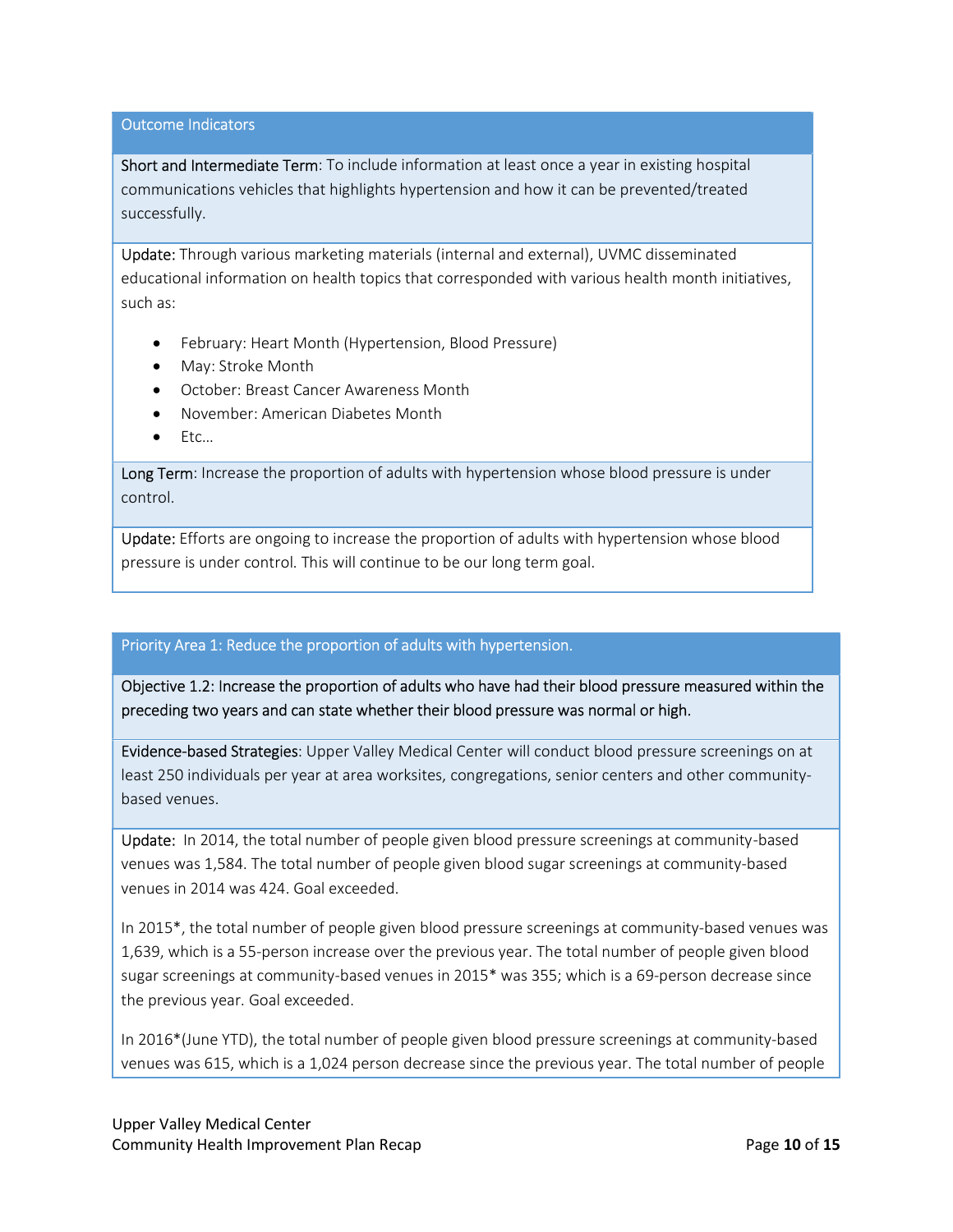given blood sugar screenings at community-based venues in 2016\* was 169; which is a 186 person decrease since the previous year. Projected to exceed goal.

\*2015 and 2016 data are preliminary figures.

Evidence-based Strategies: Attempt telephone follow-up with 100% of individuals screened who have a stage 2 hypertension result, do not opt out of follow-up and have a working telephone.

Update: Follow ups are made with participants and then contact is made with their general physicians.

Evidence-based Strategies: We will successfully contact at least 45% of those eligible for follow-up.

Update: Follow ups are made with participants and then contact is made with their general physicians.

Evidence-based Strategies: If an individual does not have a primary care provider, we will offer to give him or her a referral for a physician that meets their needs.

Update: Primary care physician (PCP) referral lists were given to participants who did not have a PCP.

Evidence-based Strategies: If an individual has not seen their primary care provider for three or more years, we will educate them about the importance of seeing their physician regularly to maintain their status as a patient and encourage them to call their physician to become reestablished with the practice.

Update: Primary care physician (PCP) referral lists were given to participants who did not have a PCP.

Evidence-based Strategies: If an individual uses tobacco, we will educate them about local tobacco cessation services.

Update: In August 2015, the Mayo Clinic Nicotine Dependence Center came to Dayton, Ohio and held a tobacco treatment specialist training program, facilitated by Premier Community Health. As a result, Premier Health now has 26 Certified Tobacco Treatment Specialist (CTTS), staff members who can help individuals and patients at various Premier Health facilities quit tobacco. Dr. Michael Johnson, a plastic surgeon and physician champion, has helped promote the program to patients, physicians and other key leadership.

The group tobacco cessation classes hosted by Premier Community Health are free, five-weeks long and are designed to help individuals quit smoking. Our Certified Tobacco Treatment Specialists have the training needed to provide counseling and support to those who are ready to stop tobacco use.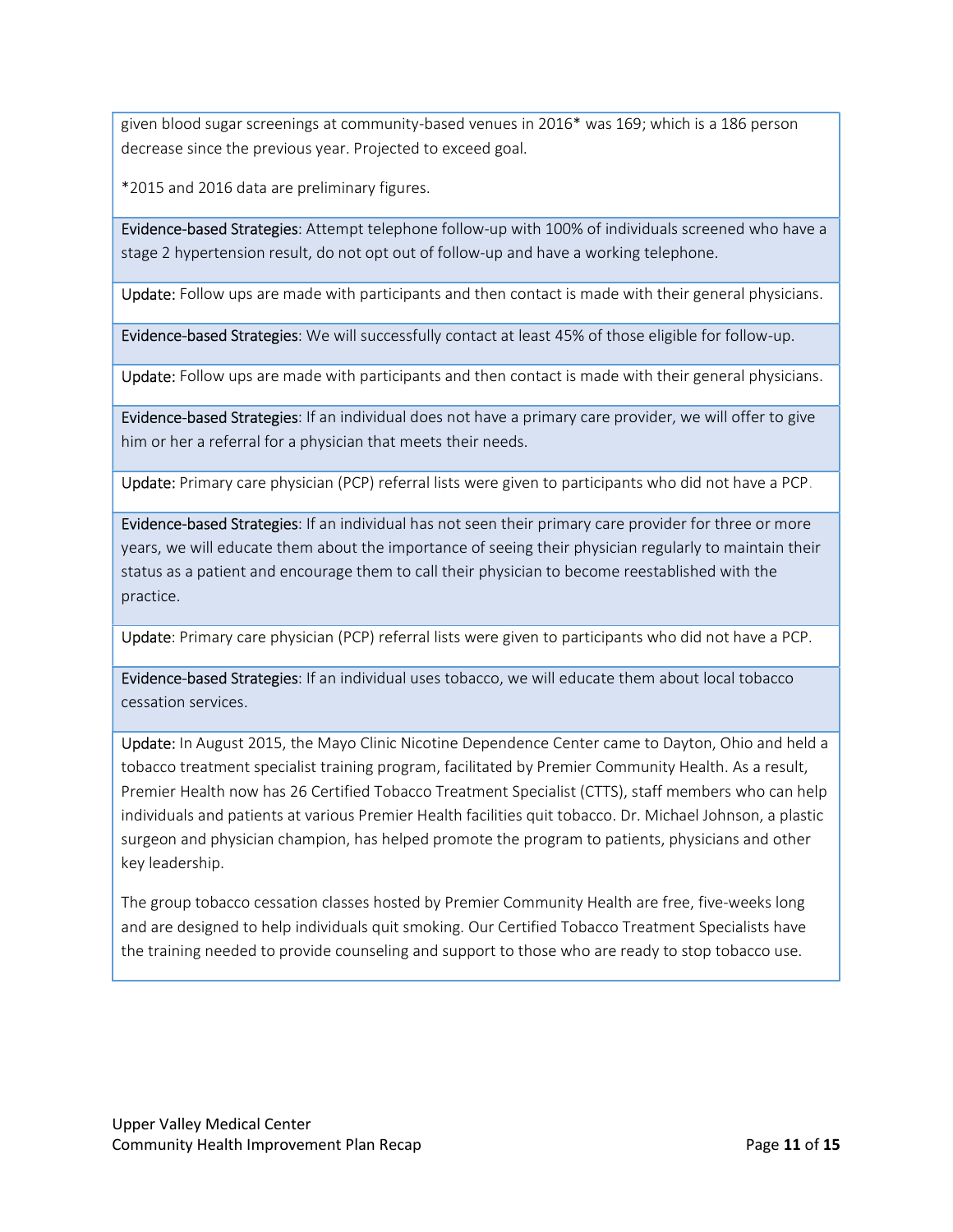# Outcome Indicators

Short and Intermediate Term: At least 250 unique individuals will receive a blood pressure screening each year in a variety of venues.

Update: From 2014 to 2016, we have served 3,838 people with blood pressure screenings in a variety of community-based venues, free of charge. Goal Exceeded.

Short and Intermediate Term: We will successfully contact at least 45% of those eligible for follow-up.

Update: Primary care physician (PCP) referral lists were given to participants who did not have a PCP.

Long Term: Increase the proportion of adults who have had their blood pressure measured within the preceding two years and can state whether their blood pressure was normal or high.

Update: Efforts to increase the proportion of adults with hypertension whose blood pressure is under control are ongoing and will continue to be our long term goal.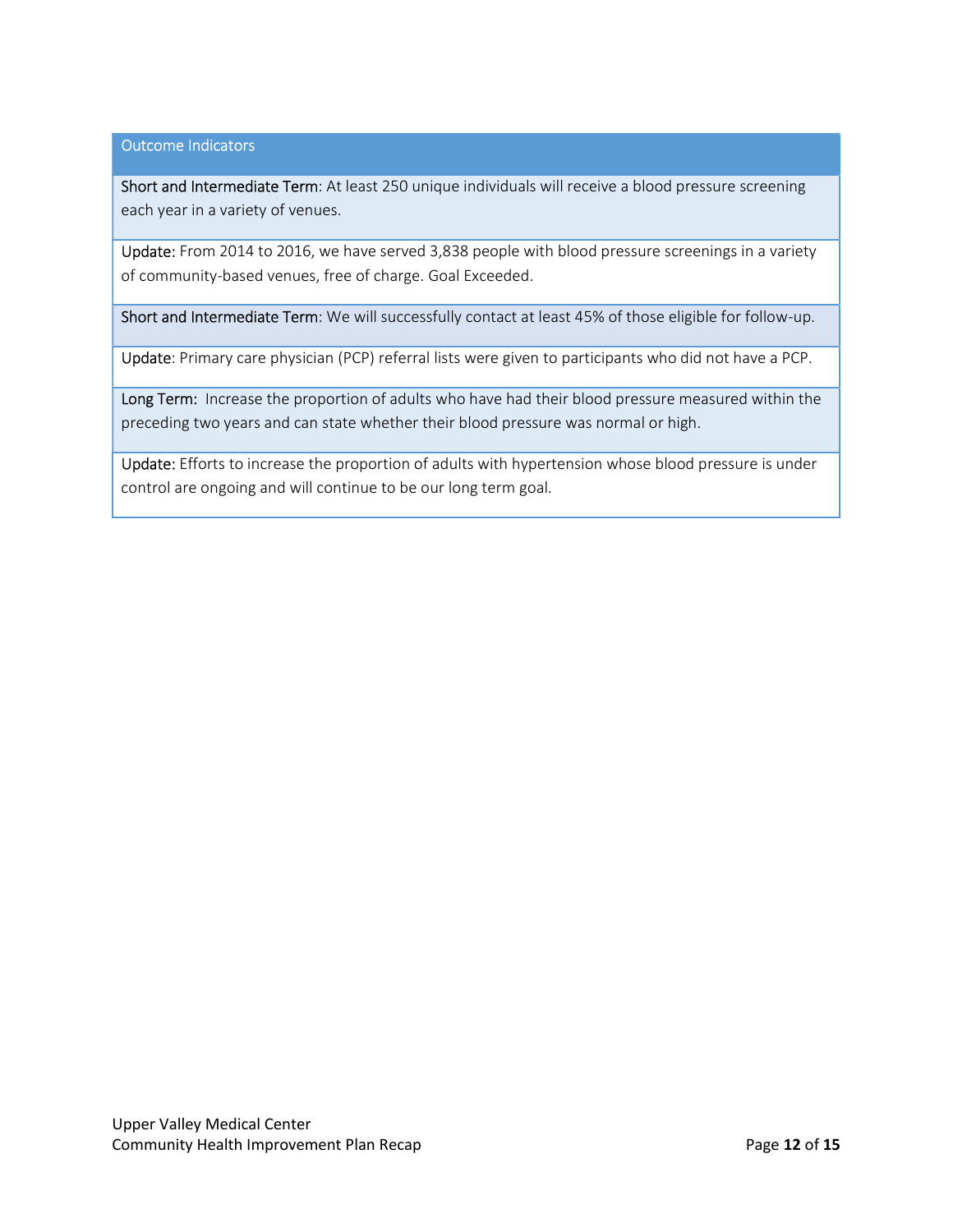# Priority Area 2: Reduce melanoma incidence and mortality rates.

The Community Preventative Services Task Force recommends that programs to promote sun safety and increase preventive behaviors in a population should offer a community intervention using combinations of individual directed strategies, health communications, and environmental and policy changes across multiple settings. Studies used in formulating the recommendations included at least two of the above stated interventions.

Of the research-tested interventions listed at the National Cancer Institute, none targeted rural populations. However, the two settings that were recommended for intervention programs were outdoor occupational and outdoor recreational.

According to the United States Census Bureau, between 11 and 15 percent of Miami County residents work outdoors. This includes those who work in agriculture, forestry, fishing, hunting, mining, construction, utilities, recreation and waste management services.

From 2000 to 2011, melanoma in Miami County has increased from 35.4 to 88 per 100,000. Priority Area 2: Reduce melanoma incidence and mortality rates.

Objective 2.1: Increase the proportion of persons who: a) participate in behaviors that reduce their exposure to harmful ultraviolet (UV) irradiation, and b) avoid sunburn. Use a multi-component, community-wide intervention that combines individual directed strategies and targeted media.

Evidence-based Strategies: Conduct free, annual full-body skin screenings for the community.

Update: UVMC DermaScan is an annual full-body skin screening held for the community free of charge. This screening, which assesses skin for sun damage and potential corresponding propensity to develop skin cancer, was made accessible to Miami County citizens during the Miami County Senior Citizens Day and at company/school wellness fairs, etc.

UVMC Skin Cancer Screenings were held in April 2015 and 2016. These events were held free of charge and conducted in collaboration with Wright State Physicians Dermatology, Premier Health, Premier Community Health, American Academy of Dermatology and Eurerin. This and other events held throughout Miami County provided around 300 participants with skin screenings and education on how to spot skin changes that may indicate skin cancer, as well as tips on how to protect skin while enjoying outdoor activities.

Evidence-based Strategies: Promote availability of a skin safety presentation by request for employers and community-based groups.

Update: UVMC has made its resources available (staff, marketing materials, etc.) to both internal and external individuals who are seeking skin safety information provisions through various education opportunities, such as the Dermascan screening events and skin cancer screening events held throughout the year in multiple locations, free of charge. This has resulted in around 300 individuals receiving a skin screening.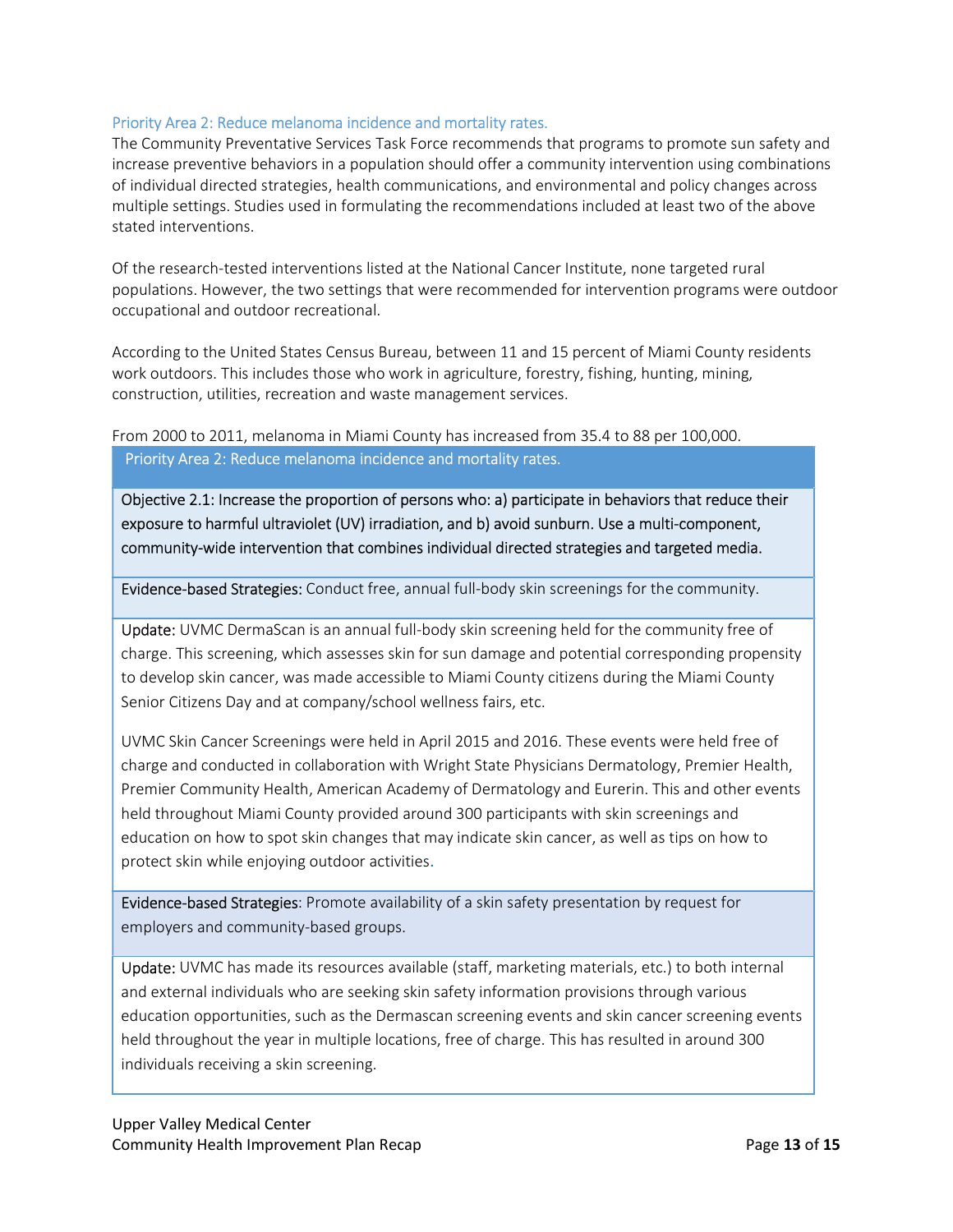Outcome Indicators

Short and Intermediate Term: Conduct at least 30 full-body screenings per year.

Update: From 2014 to 2016, UVMC has conducted around 182 full-body screenings using Dermascan. Goal exceeded.

Short and Intermediate Term: Conduct at least 1 sun safety lecture per year.

Update: From 2014 to 2016, UVMC has conducted multiple sun safety lectures at various locations around Miami County to a multitude of diverse audiences. Goal exceeded.

Short and Intermediate Term: Conduct at least 100 Dermascan awareness screenings.\*

Update: From 2014 to 2016, UVMC has conducted 182 Dermascan awareness screenings. Goal exceeded.

Long Term: Increase the number of individuals in Miami County who report they use sun protective measures.

Update: Efforts to increase the number of individuals in Miami County who report they use sun protective measures are ongoing and will continue to be our long term goal.

Long Term: Decrease melanoma and other skin cancers in Miami County.

Update: Efforts to decrease melanoma and other skin cancers in Miami County are ongoing and will continue to be our long term goal.

\*There are two Dermascan units in Premier Health – one with UVMC and one with Premier Community Health. Units are no longer manufactured, so numbers may be revised if one or both of the units becomes unusable.